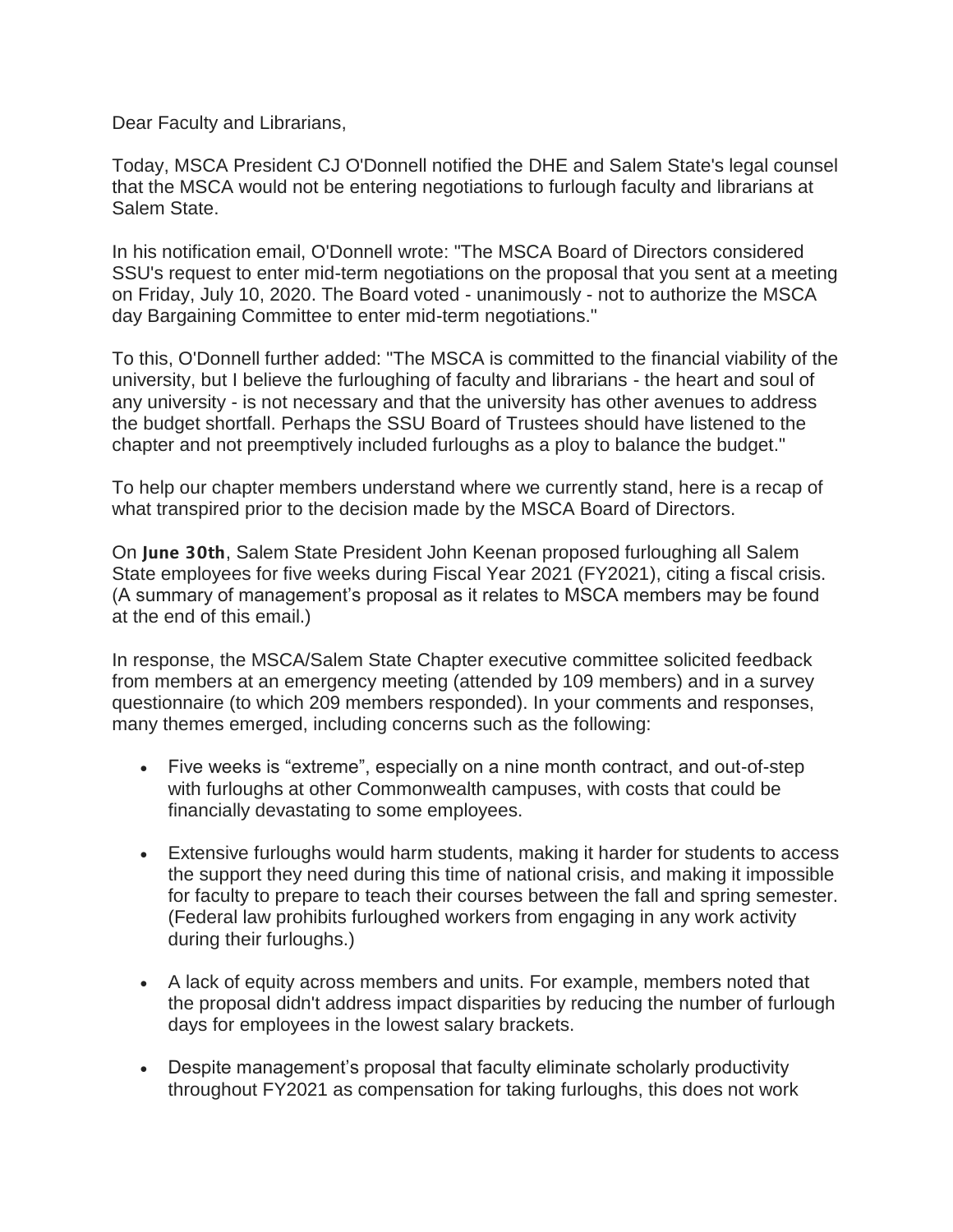legally (see note about federal law in bullet #2), and it is not professionally, ethically, or logistically reasonable. (As our last two provosts have made clear, scholarship is an important, central part of faculty members' work. As such, faculty have commitments to publications, collaborators, grant projects, and professional associations, and members noted that we cannot ethically withdraw from those commitments because of furloughs.)

- In making this proposal, management seems to have disregarded other options available to bridge the financial gap, such as using some portion of the university's "rainy day" reserve funds, which would be appropriate to use at this time. (As one member put it, this isn't just a rainy day -- it's a monsoon.)
- Management proposed the furloughs too early: We will not know the actual budget shortfall until the fall, due to unknown variables such as final fall enrollment numbers, the state appropriation, and whether there will be an additional Federal relief act, e.g. the Heroes bill.
- The proposed furloughs would be a one-year-only solution. Members noted that furloughs would not fix the pre-existing structural financial problems that resulted from years of fiscal mismanagement by our Board of Trustees and the upper administration.
- The proposal failed to guarantee that agreeing to furloughs would prevent retrenchment. E.g., our members noted that the unions agreed to a VSIP (voluntary retirement) proposal only one year ago, and that management had threatened retrenchment as a possible consequence if the unions did not agree to the VSIP. Many departments have made significant sacrifices in FY2020 due to the understaffing that resulted from the VSIP; and yet only a year later, after millions of dollars of savings that should span many years, management is threatening employees with retrenchment yet again.

Additionally, as O'Donnell explained to the chapter in his brief on July 8th, "In mid-term negotiations, once management declares an impasse, they can implement their '**last best offer**.' In this case, should the MSCA enter mid-term negotiations, and should SSU not move off their initial proposal, the proposal for five weeks of furloughs could be implemented."

Therefore, at this time, *furloughs are off the table*. Should management choose to return to the MSCA with a new proposal and a new request to enter into negotiations, we will let you know.

Please continue to check your email for messages from the union while you are off contract this summer, and also feel free to reach out to us at any time with any concerns you may have. But please do avoid making suggestions to management (publicly or privately) about what you would have personally agreed to, or might agree to in the